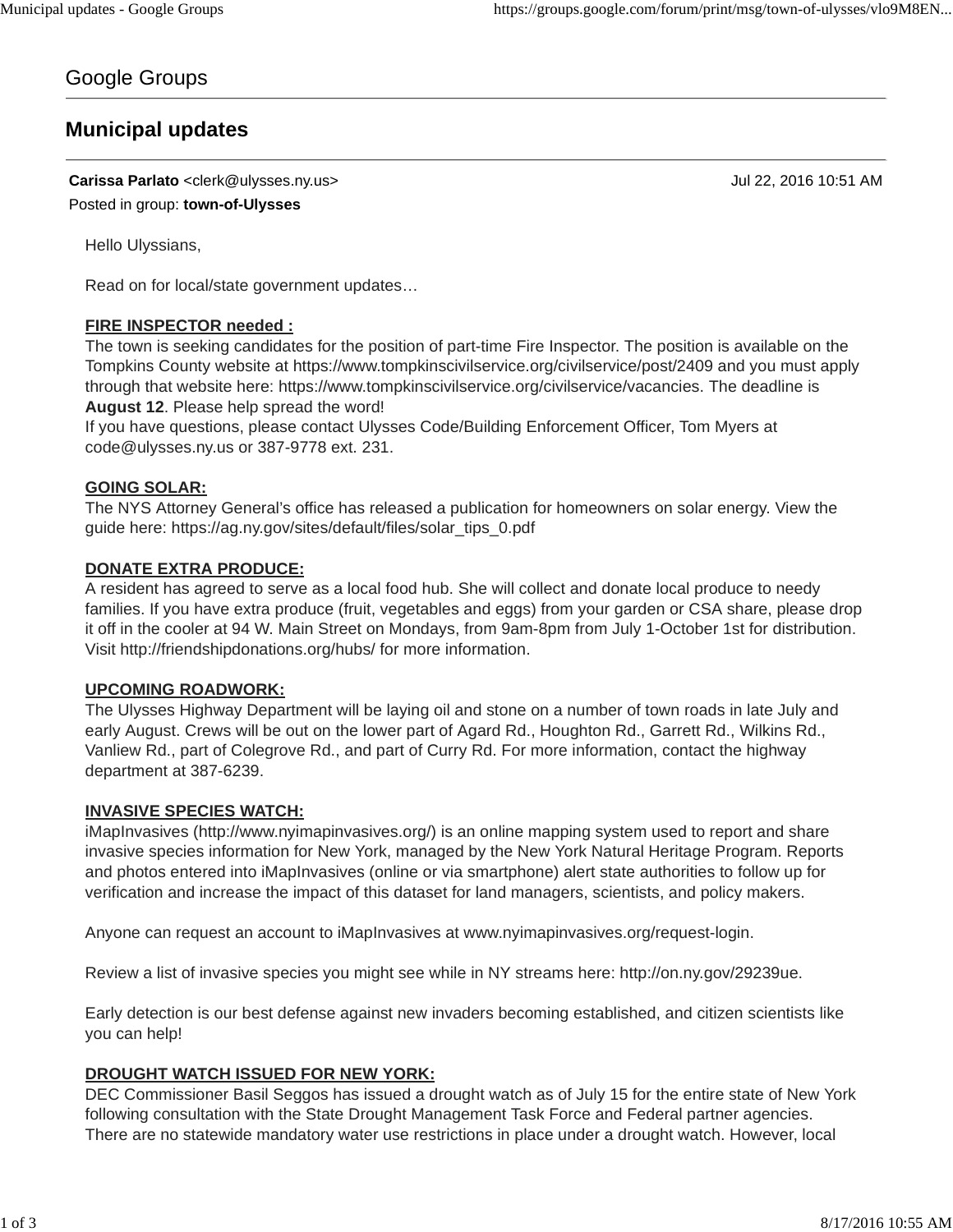public water suppliers may require such measures depending upon local needs and conditions. DEC encourages residents throughout the state to conserve water whenever possible. Visit DEC's Saving Water Makes Good Sense webpage for conservation tips that homeowners can take to voluntarily reduce their water usage.

#### **UPCOMING TOWN MEETINGS:** (All are open to the public and meet at the Town Hall)

For agendas and other meeting information, click on the event on the calendar here: http://ulysses.ny.us /calendar/?category=Government

\* Zoning Update Steering Committee Mon. 7/25 at 7pm

- \* Town Board- Tues. 7/26 at 7pm
- \* Ag Committee Thurs. 7/28 at 7:30pm

## **CLERKS OFFICE CLOSED- July 22-29:**

Payments will still be accepted via mail or the drop box. If you need services, here are some alternate options (call ahead for hours):

| <b>DICK'S SPORTING GOODS</b><br>#156        | 40 Catherwood Rd, Ithaca              | 14850 | $(607)$ 257-5077 |
|---------------------------------------------|---------------------------------------|-------|------------------|
| <b>MOORES OUTBOARD</b><br><b>CENTER</b>     | 3052 Dubois Rd, Ithaca                | 14850 | $(607)$ 272-2036 |
| TOWN OF ENFIELD                             | 168 Enfield Main Rd, Ithaca           | 14850 | $(607)$ 273-8256 |
| <b>WAL-MART #5240</b>                       | 135 Fairgrounds Memorial Pkwy, Ithaca | 14850 | $(607)$ 277-4510 |
| <b>INTERLAKEN GUNS &amp;</b><br><b>AMMO</b> | 8268 Main St, Interlaken              | 14847 | $(607)$ 532-4867 |
| TOWN OF COVERT                              | 8469 S Main St, Interlaken            | 14847 | $(607)$ 532-8358 |
| <b>WAL-MART STORES INC</b>                  | 515 E 4th St, Watkins Glen            | 14891 | $(607)$ 535-3108 |

## For FISHING LICENSES, you may go to any of the following:

#### For MARRIAGE LICENSES, you may go to:

| <b>TOWN OF ENFIELD</b> | 168 Enfield Main Rd        | 14850 | $(607)$ 273-8256 |
|------------------------|----------------------------|-------|------------------|
| <b>ITOWN OF COVERT</b> | 8469 S Main St, Interlaken | 14847 | $(607)$ 532-8358 |